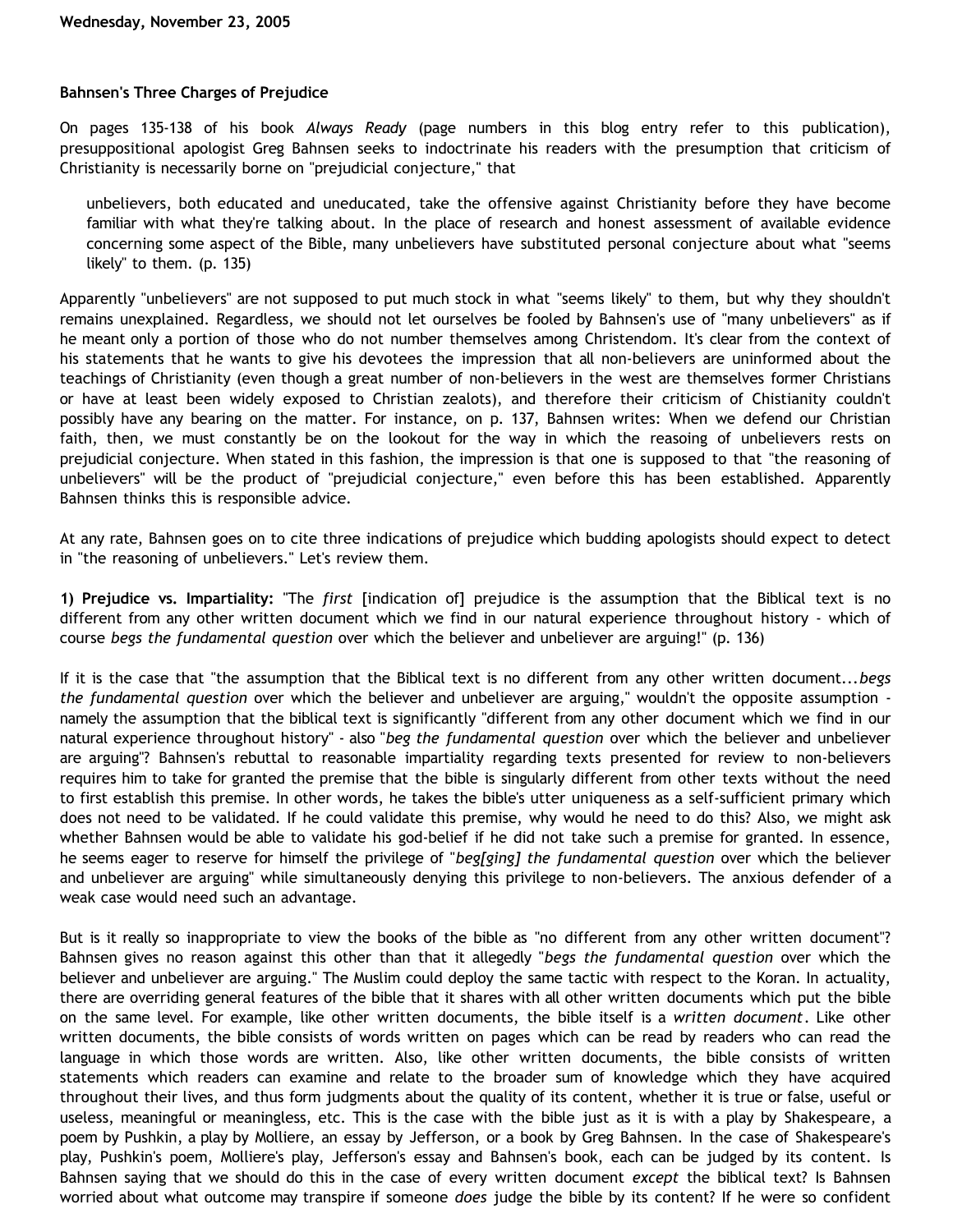that everything in the biblical text is true, would we expect him to fear the outcome of people independently judging it by its content, just as we do in the case of an essay by Russell or a newspaper article?

Bahnsen goes on to say:

If the Bible is, as it claims, the inspired word of Almighty God, then the history of its textual transmission may very well be quite different than other human documents since God would have ordained that its text be preserved with greater integrity than that of ordinary books. (p. 136)

This is a common refrain coming from apologists, but the special pleading and appeal to unseen magical forces are simply embarrassing. In actuality, with the invention of the printing press and the print technology available today, the accurate replication of texts does not present the great potential for error that dogged the copyists of past centuries. Today one can go into any bookstore and pull a Mario Puzo novel off the shelf, and the same title sitting right next to it is precisely the same, right down to a typo on page 172, since they were replicated from the same print master by the same automated technology. Modern technology has at the very least significantly reduced the enormous potential for error that plagues copying texts by hand. No doubt the bible's copyists would have been green with envy had they known about the ease with which their precious bibles could be mass produced today. So ironically, Bahnsen is correct, in a way he did not intend, when he supposes that "the history of [the bible's] textual transmission" is "different than other human documents," since there is no shortage of "other human documents" whose textual reproduction is far more faithful to their respective originals than one could ever hope for in the case of the biblical text, since the automated print technology in use today was not used in the preservation of the biblical text.

But Bahnsen seems oblivious to another point which we would be wrong to ignore when considering his statement here. And that point is the fact that, when we attempt to justify a position by asserting the existence of an invisible magic being, *one can argue anything*. On the premise that there's an invisible magic being that can intervene in human affairs and actualize its wishes such that reality conforms precisely to its will (cf. metaphysical subjectivism), one could even argue that there is no need for a biblical text that must be read in the first place. On such a premise, one could simply argue that "divine knowledge" was zapped into the his mind by "the hand of God," thereby implying that the biblical text is completely superfluous. After all, if there were a magic being that could do this, why wouldn't it, and why would we need to rely on our own reasoned interpretation of "the Scriptures" to come fallibly to the "knowledge of God" which Christians claim to possess? The point is that, if we make allowance for the arbitrary, the arbitrary becomes the standard and reason becomes the first casualty. And when reason has been rejected in this fashion, the human mind has no way to recover itself.

**2) Prejudice vs. Consistency:** "The *second* indication of prejudice is that the unbeliever does not offer any concrete evidence that (say) some medieval monk tampered with the text before us today." (p. 136)

While above Bahnsen was happy to proceed on the premise that "God would have ordained that [the biblical] text be preserved with greater integrity than that of ordinary books," for which he supplied no supporting evidence, he now expects "the unbeliever" to offer "concrete evidence" to substantiate what is *prima facie* a reasonable possibility. Does Bahnsen really expect people to believe that it is *impossible* that some medieval monk deliberately tampered with the text? Is he expecting us to suppose that it is impossible that some medieval monk *made a mistake* in copying the biblical text? Indeed, it seems that one would have to be quite conflicted psychologically to expect people to accept on the one hand the possibility that an invisible magic being works through human hosts down through the centuries to preserve a religious text which would be superfluous anyway, while on the other hand denying the possibility of deliberate mischief or human error. Perhaps this is akin to the kind of skewed thinking one author of the gospel had in mind when he had his Jesus scold the "blind guides, which strain at a gnat, and swallow a camel" (Matt. 23:24). Indeed, the biblical text itself, in Romans 3:4, tells us "let God be true, but every man a liar," which explicitly endorses the assumption that human beings are by nature deceivers. Unless Bahnsen can show that the medieval monks who were responsible for the duplication and preservation of the biblical text were something other than human beings, it seems that the biblical text itself clearly supports the presumption that those same monks were just as prone to deception and vice as everyone else is supposed to be. So on biblical assumptions, we would be wrong to suppose that the medieval monks who took on the task of copying the biblical text were above deliberate tampering with that text as they copied it. But perhaps consistency was not one of Bahnsen's stronger points.

Nevertheless, in considering Bahnsen's claim that "the unbeliever does not offer any concrete evidence that (say) some medieval monk tampered with the text," we should ask: is he expecting his readers to take this claim at face value, without any supporting argument? Does he suppose - and/or does he expect his readers to assume - that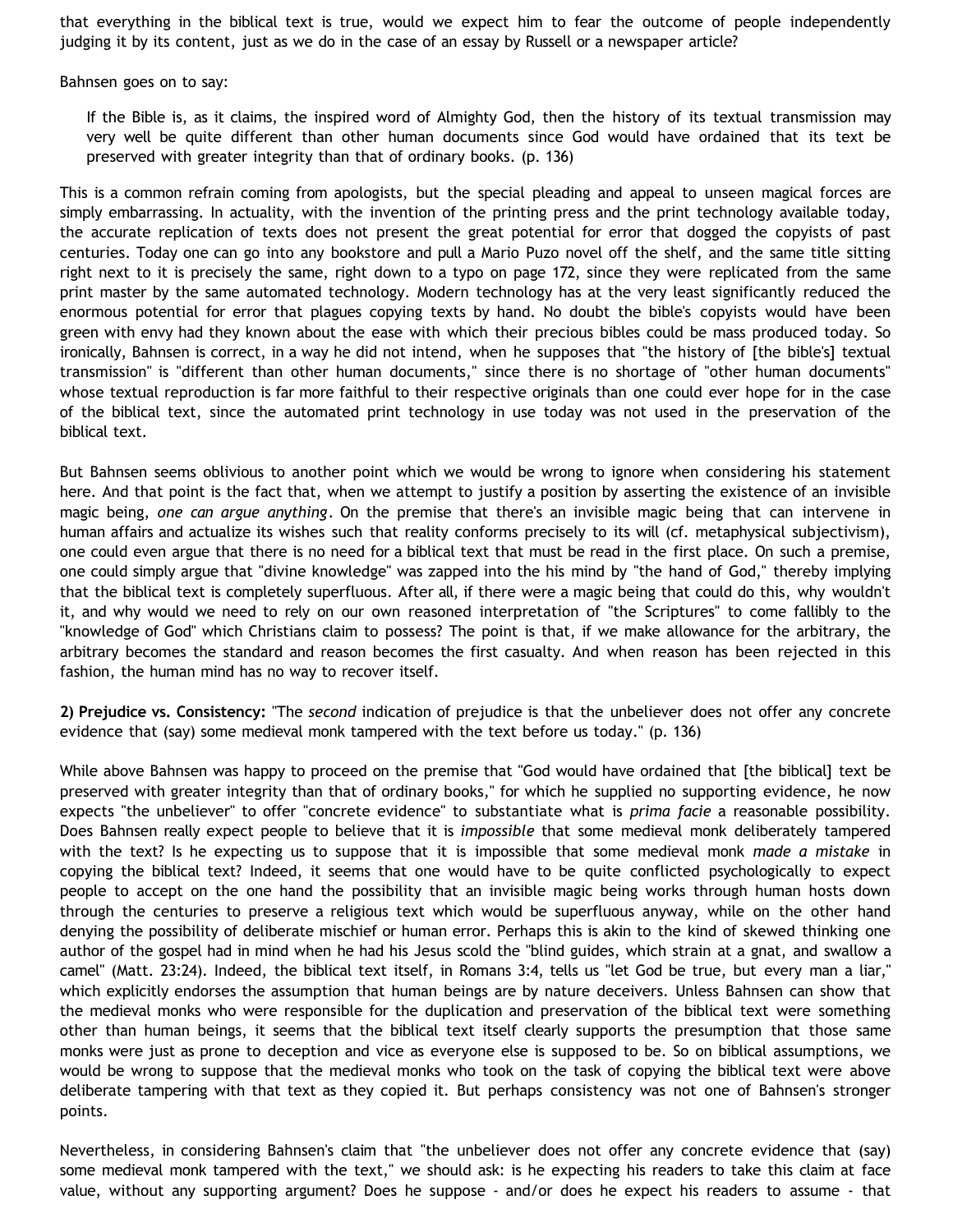critics of the Christian worldview are completely ignorant of what it teaches, in spite of the facts that Christianity is the dominant religion in the west and that former Christians typically make the most informed critics of Christianity? Do Bahnsen's gratuitous assumptions comport with the awareness he is trying to raise against prejudice? It seems that, if Bahnsen were genuinely concerned about prejudice, he would not answer alleged prejudice with just more prejudice.

In fact, there is concrete evidence that someone tampered with the text, in some cases even before the monastic orders were instituted by the church and commissioned with copying it. For instance, the oldest known manuscripts of the gospel of Mark end at 16:8, while today's bible's have Mark end at 16:20. At some point, probably still very early, these latter 12 verses were tacked on, and I doubt a talking snake did this. The same is the case with the final chapter of the gospel of John, often referred to by scholars as the *Appendix*. The gospel most sensibly ends at chapter 20, but the version we find in our modern bibles includes a 21st chapter. [One article on the topic](http://en.wikipedia.org/wiki/John_21) describes it as follows:

The text of the [Gospel of John](http://en.wikipedia.org/wiki/Gospel_of_John) appears to reach a conclusion at the end of chapter 20, as the text summarises the many signs that [Jesus](http://en.wikipedia.org/wiki/Jesus) performed for his followers, not all of which could be recorded in the Gospel. John 21 begins simply with After these things... ([Greek](http://en.wikipedia.org/wiki/Greek_language): ?et? ta?ta) and nonchalently recounts another appearance of Jesus, as if the conclusion at the end of the prior chapter hadn't been there - as if the text was going "...*and they all lived happily ever after. The end. Anyway, back in galilee they* ...".

Who tacked on these endings on these gospels? In the case of the gospel of Mark, this is especially significant since without the added ending, Mark would end (and originally ended) without any post-resurrection sightings. And if believers insist that the last 12 verses of Mark's gospel are authentic scripture, then I have a jar of dark liquid for them to drink.

**3) Prejudice vs. Informed Criticism:** "The *third* indication of prejudice in the criticism of the unbeliever is that he or she has not taken account of the actual evidence which is publicly available regarding the text of Scripture. If the critic had taken time to look into this subject, he or she would not have offered the outlandish evaluation that the Biblical text is unreliable." (p. 136)

This is the same tired and over-used generalization that critics couldn't possibly know what they're talking about, and as such constitutes a prejudice on Bahnsen's part which he is more than happy to promulgate among his devotees. Bahnsen tries to bring his point home with the following autobiographical anecdote:

This came home to me with great force after taking an advanced course on Plato in graduate school, a course which took account of the textual criticism of the literary corpus of Plato's works. Our earliest extant manuscript of a work by Plato dates from right before 900 A.D…. and we must remember that Plato is thought to have lived roughly 350 years before Christ - thus leaving us with a gap of over twelve centuries. By contrast, the earliest fragments of the New Testament date less than fifty years after the original writing; the bulk of our most important extant manuscripts dates from 200-300 years after original composition." (pp. 136-137)

It is unclear what exactly Bahnsen thinks this contrast, which non-believers should have no problem acknowledging, is supposed to prove. Presumably Bahnsen's concern is to prove that Christianity is true, not that the earliest copies we have of the text of the New Testament are closer in time to their original writing than Plato's works. Even if we found a copy of Baum's *The Wizard of Oz* that was produced two weeks after he had completed it, what would this prove? Would this prove that there was actually an Emerald City populated with horses which perpetually changed colors and witches who could fly on broomsticks? Of course not. Perhaps Bahnsen is saying that, if we accept the existence of a man named Plato on the basis of his writings whose earliest manuscripts date some twelve or so centuries after the time when he is supposed to have lived, then we should accept the existence of a god-man named Jesus whose extant biographical documents date to within decades of their supposed original composition. But this is a non sequitur which relies on blurring certain key distinctions. For one thing, in the case of Plato's writings, someone had to compose them. Whether they were originally written by Plato himself, or by his pupils, is really irrelevant. The teachings in those writings are attributed to a man, and whether this man's name was Plato or something else, is not really that big a deal. Since non-believers are not people who worship a god, they aren't going to deify Plato either. If it turned out to be the case that the ideas we attribute to Plato were actually conceived and developed by a small band of Scythians, would it cause us to change our lives? Let's not forget also that none of the texts in the New Testament purport to have come from Jesus' own hand. Many of the texts are anonymous, some are clearly pseudonymous, and contrary to what Bahnsen claims, the New Testament record is far from "remarkably uniform." (p. 137; see my blog [Reckless Apologetic Presumptuousness](http://bahnsenburner.blogspot.com/2005/09/reckless-apologetic-presumptuousness.html).)

But still, Bahnsen claims that there is "actual evidence which is publicly available regarding the text of Scripture."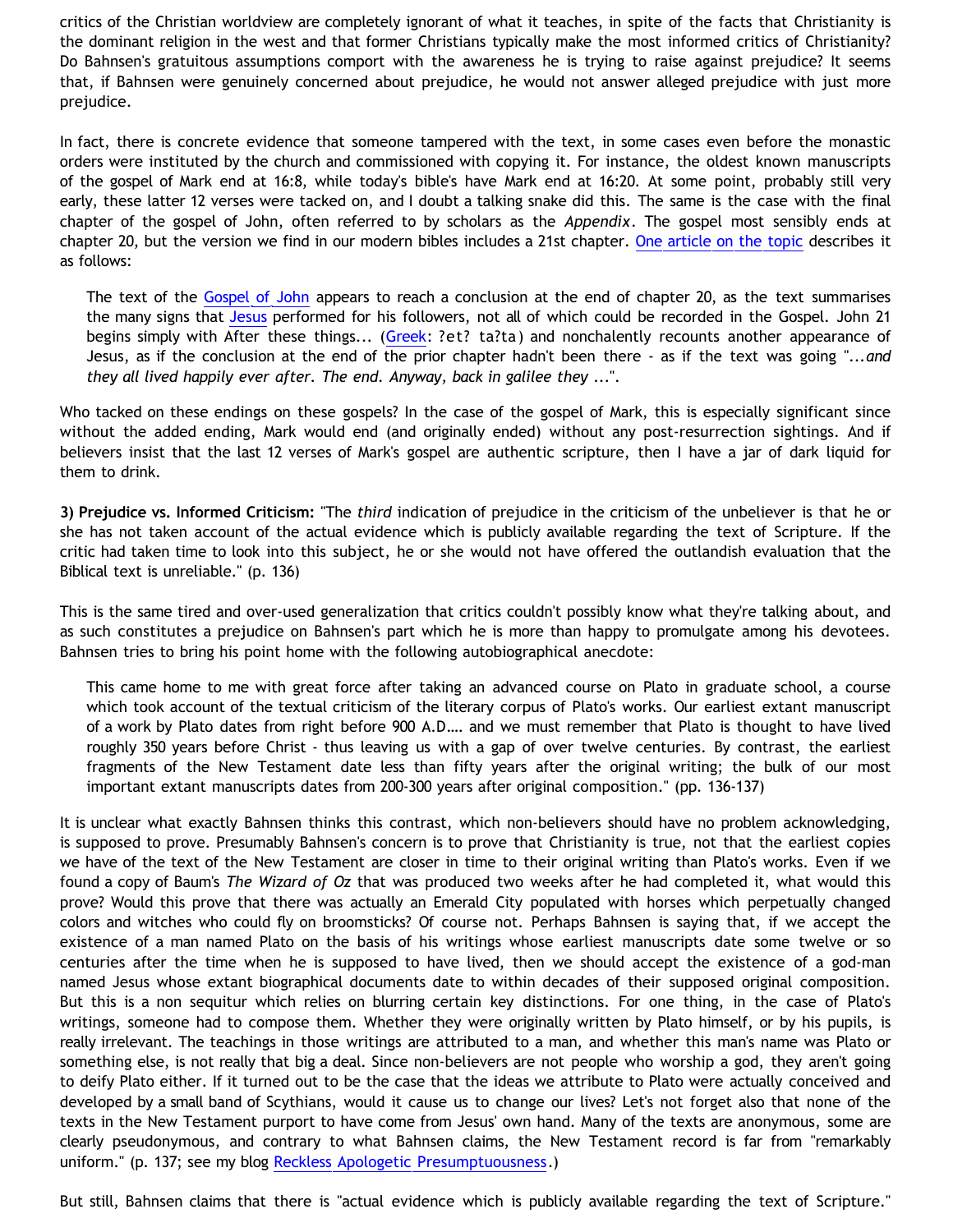Evidence which supports specifically what? That the New Testament was written almost 2,000 years ago? Who disputes this? Is Bahnsen saying that there's "actual evidence which is publicly available" which supports the view that the events it records actually happened? In regard to "Scripture," Bahnsen says that "its truth has a public nature, open to inspection" (p. 127), but complains that teachings such as those about a "[c]onscious life following physical death, everlasting damnation, and a future resurrection are not readily accepted." (p. 126) But what evidence does Bahnsen or any other Christian apologist present to support its teachings? For instance, "the text of Scripture" claims that there is a heaven. What "publicly available" evidence can Bahnsen or other Christians supply to support this claim? Where is this heaven, and how can its existence be verified? Can such a claim be scientifically tested? If not, why not? The existence of extraterrestrial places, such as planets, moons, asteroids, comets, nebulae, galaxies, etc., can be scientifically verified, so why can't heaven? "Scripture" also claims that there is a hell, presumably a place where souls are flame-broiled without reprieve for all eternity. (I thought souls were immaterial how is it that they can burn? If God has a soul, is it flame-retardant?) What "publicly available" evidence do Christians supply to support these claims? Do they accept them because they know of concrete evidence for their existence, but choose to keep that evidence to themselves? Or, do they accept these teachings as truth without evidence, perhaps in the fear that it might be true?

Let's consider another example. In Matthew 27:52-53, the following event is said to have occurred when Jesus died on the cross:

- 52 And the graves were opened; and many bodies of the saints which slept arose,
- 53 And came out of the graves after his resurrection, and went into the holy city, and appeared unto many.

Now, this is quite a remarkable event indeed. Either that, or it's a complete fabrication. Since Christians want to say that the entirety of the bible is wholly true, inerrant and infallible, they consequently would defend the claim that this event really happened. But what evidence do we have for this that is "publicly available"? No other New Testament document corroborates this alleged event - perhaps that's what Bahnsen meant by the "The word of the Lord is self-attestingly true and authoritative"? (p. 25) But if such an event did occur, it would be astonishing to find that no one other than the author of Matthew would have thought to make a note of it. Indeed, no extrabiblical source supports it. Imagine a crowd of reanimated corpses walking throughout a city who "appeared unto many" of its inhabitants, and yet no witness had the presence of mind to write about it! Apologists may claim that the author of Matthew was an eyewitness, but even the book of Matthew does not claim this; indeed, it records other things that its author could not have been an eyewitness (such as the virgin birth, the temptation in the wilderness, etc.). Perhaps we're supposed to believe this story on the basis of the supposed fact that the earliest manuscripts date to within 200-300 years of its original writing? I trow not.

For that matter, what "publicly available" evidence supports the claim that Jesus rose from the dead? The bible cannot serve as proof of this since it is where this claim is found in the first place. A claim does not double as its own proof. It is the claim which needs to be proven in the first place. Showing that the copies of the writings in which the claim is found date to within 200-300 years of their original composition does not prove that the claim contained in those writings is true. A proof needs support relating to the details of the claim which is being proved. (Of course, there's no way to prevent apologists from delivering a [Poof](http://www.geocities.com/katholon/poof.htm)!)

So it seems that Bahnsen's charge that non-believers operate on the basis of prejudice is itself an instance of the pot calling the kettle black. In fact, it's rather easy to see through. What's sad is that Bahnsen's devotees lap up his contempt for non-believers as if it were water at the height of drought season. Whatever makes them feel better, I guess.

by Dawson Bethrick

*posted by Bahnsen Burner at [11:00 AM](http://bahnsenburner.blogspot.com/2005/11/bahnsens-three-charges-of-prejudice.html)*

## **4 Comments:**

[Francois Tremblay](http://www.blogger.com/profile/7715861) said...

Very interesting entry. This has inspired me on an idea for an entry of my own based on your list.

[November 25, 2005 10:40 AM](http://bahnsenburner.blogspot.com/2005/11/113294401301728043)

[breakerslion](http://www.blogger.com/profile/8227868) said...